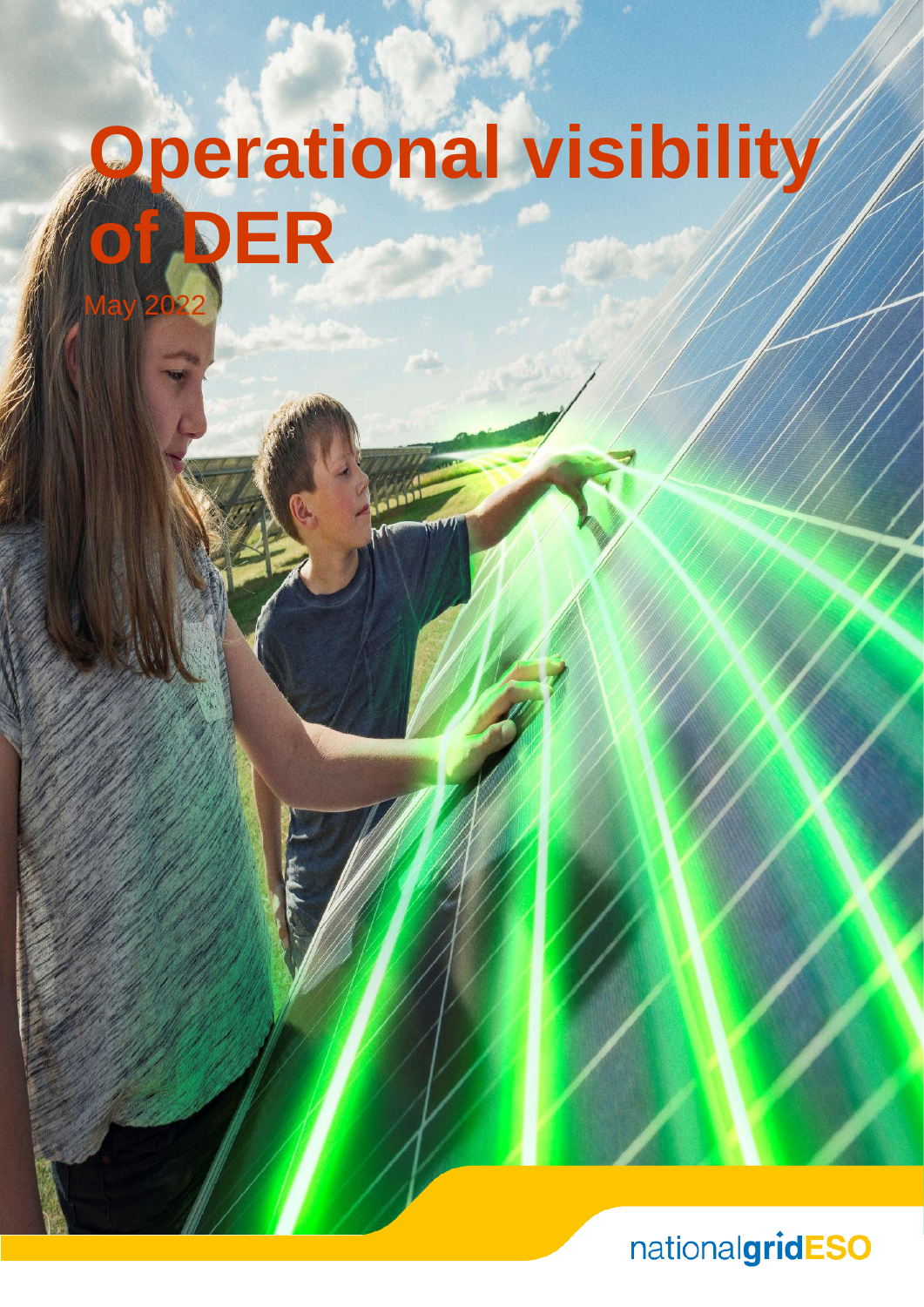### **1. Executive summary**

As we transition to Net Zero, we are seeing a proliferation in the volume of generation technologies such as wind and solar connecting to distribution networks. New technologies such as battery storage and more active demand are driving an increase in the volume of Distributed Energy Resource (DER). Such volumes of DER are changing the way that distribution networks behave, making them increasingly complex and challenging to forecast. These increasing volumes of DER could provide both ESO and Distribution System Operators (DSOs) with flexibility services, reducing costs to the consumer. These changes provide new challenges and opportunities for the industry including:

- The opportunity to increase market liquidity through removing barriers to entry in our markets to incentivise broader aggregation of DER.
- The need to understand more about the volumes and behaviour of connected DER to better plan and operate networks.
- The importance of continued system resilience including greater co-ordination of ESO and DSO operational activities and services.

Greater operational visibility of DER will be critical to the future operation of the electricity system. It is a key enabler to overcoming the above challenges, facilitating the opportunities, and ensuring GB meets its Net Zero ambitions.

We already have a level of visibility of DER, but we recognise going forwards that this will need to increase to understand more about the volumes and behaviour of connected DER to better plan and operate the transmission system. Our initial work, complimentary to work ongoing in ENA Open Networks, has identified consumer benefits of up to potentially £150m per annum arising from greater operational visibility of DER to the ESO. We believe that these are only a proportion of the full benefits that can be realised and our proposed further work on DER visibility will explore these further.

Critical to this visibility is the need for operational metering at a standard that works for all parties. Operational metering provides the ESO with real-time visibility of asset behaviour. As a condition of participation in ESO balancing services markets, we require service providers to submit operational metering to the ESO close to real-time. These operational metering requirements have evolved for large traditional power stations and can present a barrier to smaller providers. Metering requirements can differ by service and there is a risk that a service provider may have to duplicate hardware to participate in different ESO services.

We have already opened the door to aggregator participation in the BM through more appropriate interpretation of the operational metering requirements for aggregated units. This should promote standardisation and proportional investment costs for all market participants. We welcome aggregators coming forwards to work with us to develop mechanisms and techniques that will facilitate appropriate realtime data to the ESO.

We will simplify participation for new (and existing) market participants. In this paper we provide guidance on our proposed operational metering specifications going forwards, and we value your responses to the questions we raise in this paper and our proposed position on operational metering requirements.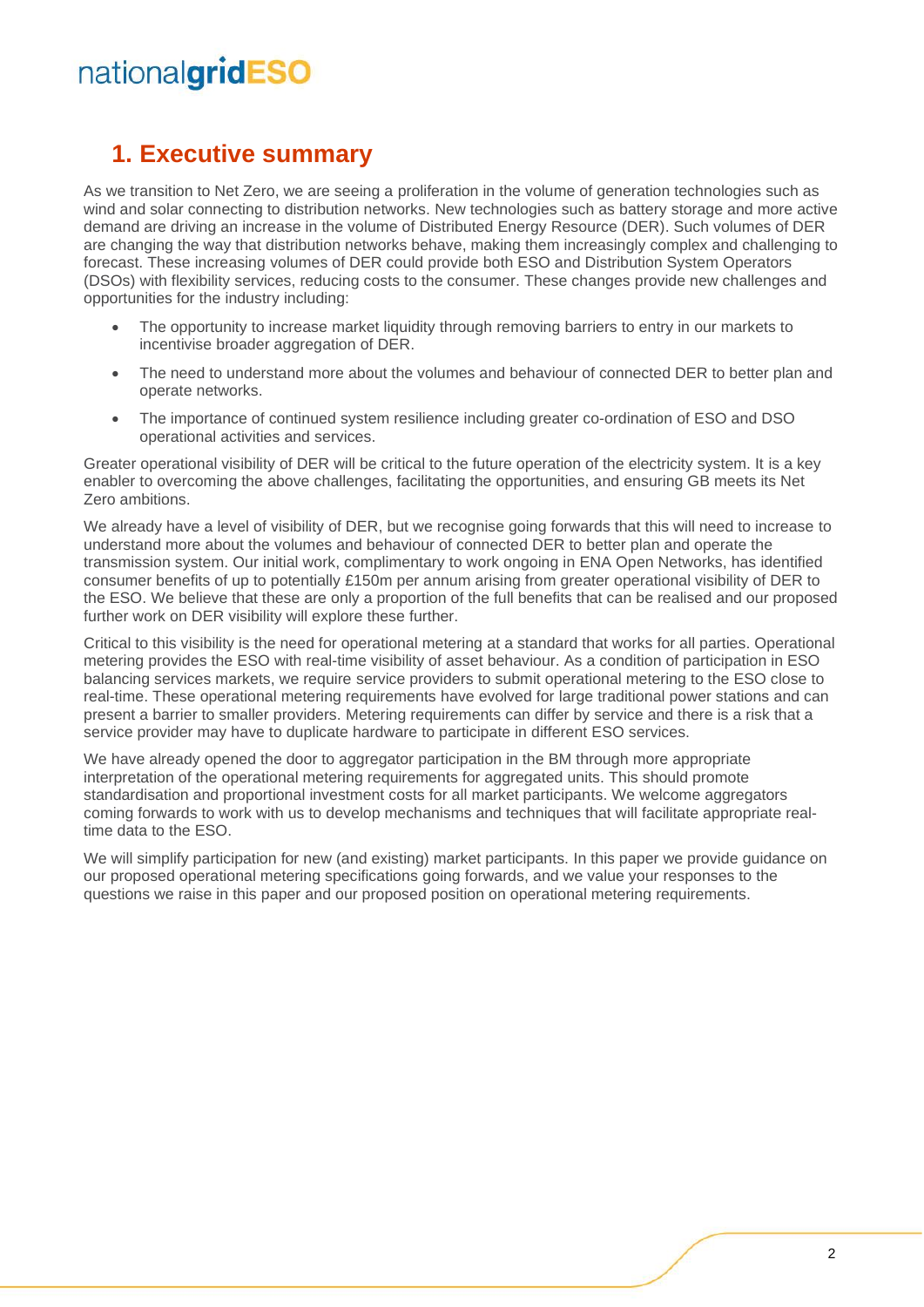### **2. The case for change**

The past decade has seen the emergence and growth of DER on the GB electricity system. This has created significant new opportunities for the industry in terms of new service provider opportunities, but also different operability challenges for the ESO.

Our Future Energy Scenarios (FES)<sup>1</sup> indicate that this trend is to accelerate, and it is critical that we have appropriate visibility to allow us to manage the electricity system of the future. The chart below indicates at least a doubling in connected distributed generation volumes by 2050. In addition to this we will see more active demand side parties providing services to both the ESO and DSOs. Greater DER visibility will be a key enabler in this future landscape, and we need to ensure that we are actively developing the capability to support this transition.



#### **Figure 1 - Future distribution connected generation capacity (source 2021 FES data workbook - ES1: Electricity supply data table)**

We define operational visibility as the ability to access real-time information on DER MW and MVAr positions to inform both operational and planning purposes. Whilst there is much industry focus on greater operational visibility of distributed generation, we believe that operational visibility of DER also needs to consider demand side parties.

#### The benefits of greater operational DER visibility

Greater operational visibility of DER provides significant benefits to industry stakeholders. For service providers it will facilitate market access for increasing volumes of DER and facilitate emerging business models such as third-party platforms.

There are also benefits to the ESO. As DER volumes grow, identification of DER assets and their potential system impacts are becoming more critical to our system operation. In the future greater operational visibility of DER will be essential to allow continued secure operation of the GB electricity system. The ESO 'Overview of aggregation at GSP<sup>2</sup>' paper published in January 2022, describes emerging operability challenges in greater detail, and provides further information on how we are managing aggregation models in the absence of real time DER visibility. In turn, this work has informed this paper and our proposed pathway to greater visibility which will facilitate broader aggregation models amongst other activities.

<sup>1</sup> <https://www.nationalgrideso.com/future-energy/future-energy-scenarios/fes-2021/documents>

<sup>2</sup> <https://www.nationalgrideso.com/document/234901/download>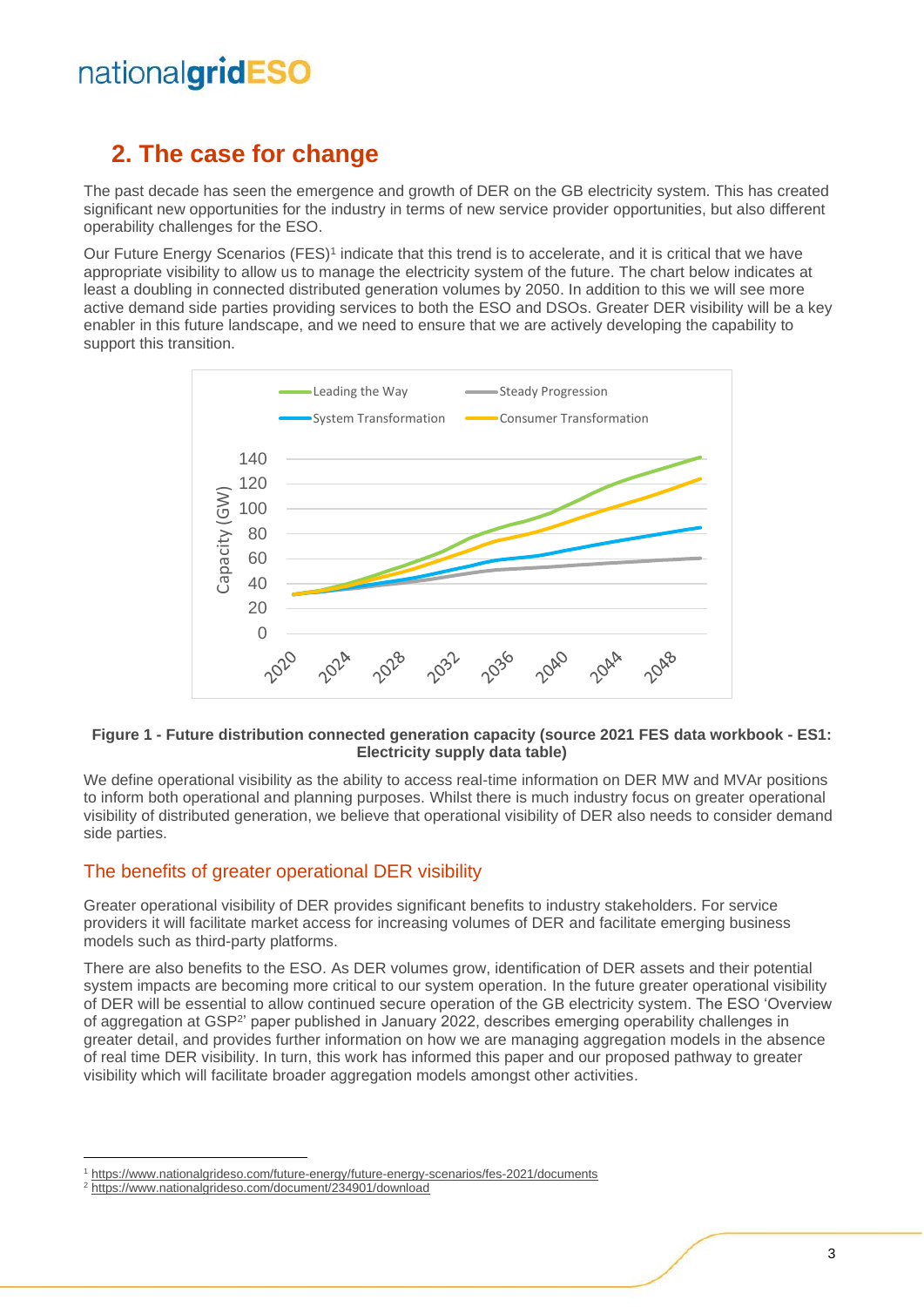In addition to these operational challenges, we have worked as part of the ENA Open Networks programme to identify a series of high-level broader use cases for greater visibility of DER<sup>3</sup>. These include use cases for service providers, DSOs and the ESO. The list of use cases relevant to the ESO is shown below with example **benefits** 

| Use case                                              | <b>Example benefits</b>                                                                                                                                                                                                                                                       |  |  |
|-------------------------------------------------------|-------------------------------------------------------------------------------------------------------------------------------------------------------------------------------------------------------------------------------------------------------------------------------|--|--|
| Improved long term system<br>development              | Better understanding of future system backgrounds allowing for<br>more informed options assessment.                                                                                                                                                                           |  |  |
| <b>Improved network access</b><br>planning            | Supports transition from conservative assumptions on available<br>network capacity.                                                                                                                                                                                           |  |  |
| Whole system co-ordination of<br>services             | Ensures that ESO services are not counteracted by automated<br>systems on the distribution network, such as Active Network<br>Management. It also allows greater optimisation of ESO and DSO<br>service needs across different time horizons.                                 |  |  |
| <b>Ancillary and balancing service</b><br>provision   | Facilitates market access for increasing volumes of DER<br>particularly for locationally dependent requirements.                                                                                                                                                              |  |  |
| <b>Capacity Mechanism (CM)</b><br>planning            | Better understanding of DER output trends ensures consumer<br>value is maximised through the CM.                                                                                                                                                                              |  |  |
| <b>New market opportunities</b>                       | Facilitates emerging business models (e.g., aggregation models,<br>third party platforms).                                                                                                                                                                                    |  |  |
| <b>Forecasting</b>                                    | Better understanding of underlying demand and generation will<br>improve operational forecasts and adequacy margins.                                                                                                                                                          |  |  |
| <b>Operational co-ordination</b>                      | Improved real time assessment and situational awareness of<br>network needs and associated contingency planning. Improved<br>inputs to online modelling tools leading to increased accuracy of<br>results and therefore increasing the efficiency of dispatch of<br>services. |  |  |
| <b>System restoration</b>                             | Utilising distributed generation to restore power following an<br>electricity system restoration event.                                                                                                                                                                       |  |  |
| <b>System resilience</b>                              | Improved situational awareness of system issues and co-ordination<br>of actions.                                                                                                                                                                                              |  |  |
| Table 1 - Use cases for operational visibility of DER |                                                                                                                                                                                                                                                                               |  |  |

Through consideration of these use cases and potential opportunities we consider that the benefits of greater DER visibility can be derived from three main sources:

- Improved ability to forecast the output of DER and service provider behaviour.
- Increased market liquidity through facilitating entry for new service providers.
- Operational benefits associated with improved system resilience and service co-ordination.

We have undertaken an initial assessment of these three benefit sources seeking to quantify benefits where possible. This analysis, complementary to our work in the ENA Open Networks projects suggests potential benefits to consumers of up to **£150m/pa** although we believe that the actual benefits realised could be much higher. Further details of our benefits assessment can be found in Annex 1 of this paper.

#### **Question**

1. Do you have any views on our listed ESO benefits arising from greater DER visibility?

<sup>3</sup> [https://www.energynetworks.org/industry-hub/resource-library/on21-ws1b-p6-operational-der-visibility-use-cases-and-volumes-\(30-jul-](https://www.energynetworks.org/industry-hub/resource-library/on21-ws1b-p6-operational-der-visibility-use-cases-and-volumes-(30-jul-2021).pdf)[2021\).pdf](https://www.energynetworks.org/industry-hub/resource-library/on21-ws1b-p6-operational-der-visibility-use-cases-and-volumes-(30-jul-2021).pdf)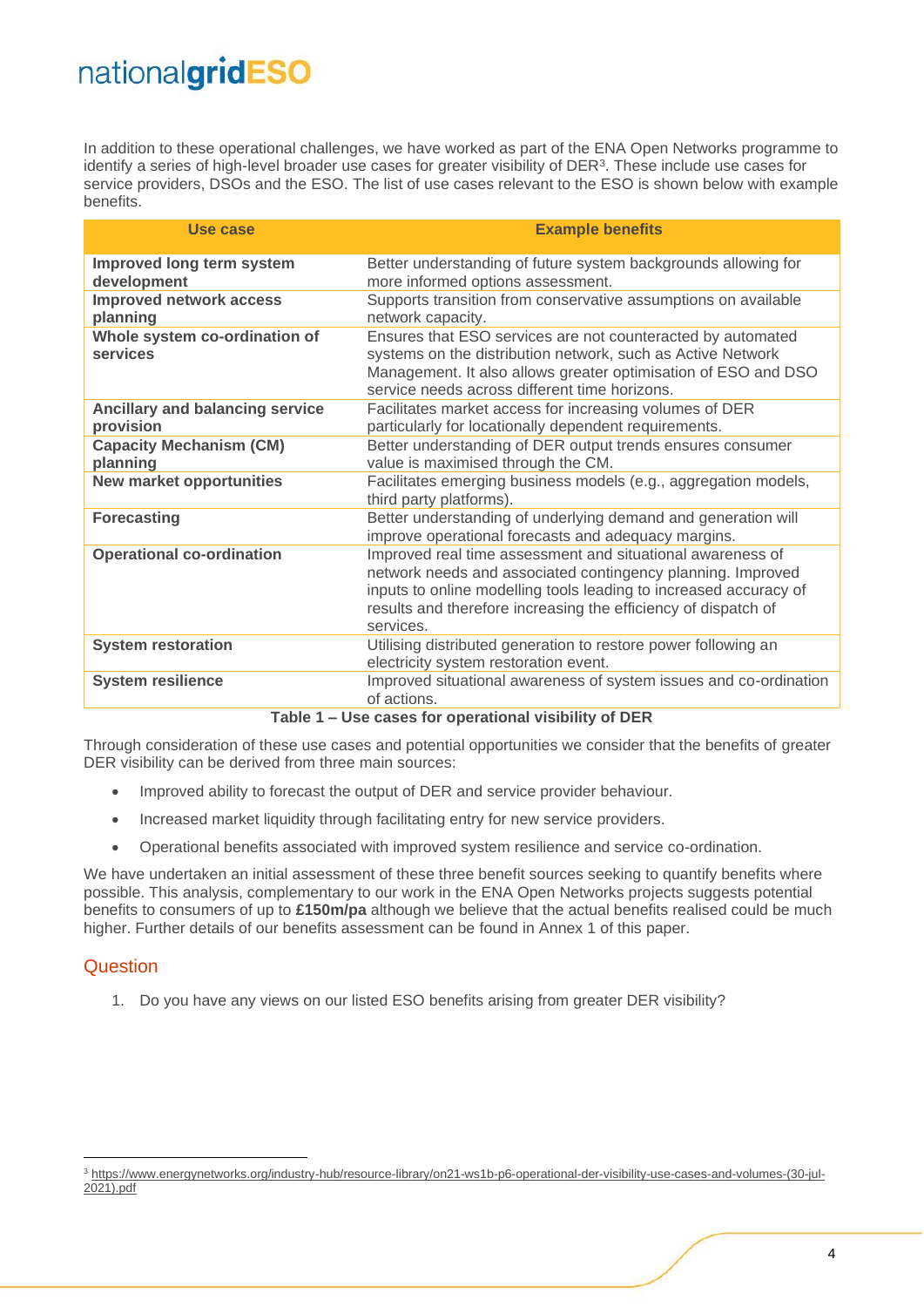### **3. Roadmap to greater operational visibility**

Operational visibility of DER is achieved through a combination of having the required operational metering of the DER, the appropriate communication links from the DER, and the systems within the ESO to view and utilise metering data. The ESO's operational visibility of DER is currently limited by all three of these components. We recognise that improving visibility in some areas will require the installation of new telecommunications and IT equipment. Additional funding requirements for the ESO would follow our business planning processes and be appropriately justified.

The following roadmap provides our proposed view of how we can improve in these areas over the coming years. We are however progressing actions already, and in section 4 we introduce our commitment to review operational metering standards as our priority. Our proposed roadmap is split into three-time periods:

- 1. **Short term (1-2 years)** This is the period through to the end of 2023 where we believe that flexibility markets, particularly for smaller DER will be in a nascent state. It is assumed there is only limited real time visibility of DER. There is potentially a need during this period to put in place some short-term tactical solutions to mitigate industry and customer risks and make best use of the data we have today. We will do this with clear justification through discussion with stakeholders. Within this timeframe we would also seek to define future operational metering standards for both BM and non-BM reserve services providing assurance to parties who want to connect projects in future years.
- 2. **Medium term (3-5 years)** This is the period through to end of 2026. During this period, we are anticipating significant growth in the volume of flexibility resource connected to distribution networks. We will need a corresponding roll out of greater visibility of existing distributed generation including potentially through the Ofgem led work being developed through ENA Open Networks. This period would also see the development of ESO systems to utilise visibility of both this distributed generation and other available DER metering including that from service providers. Understanding and resolving any further technical blockers to DSO participation in ESO markets will be critical during this time.
- 3. **Long term (6-13 years)** This period is essential to the delivery of the Net Zero ambition and would see mature markets in existence that facilitate all forms of flexibility. To ensure continued operability the ESO would need greater visibility of DER down to residential levels. We believe this could link to Ofgem's review of industry wide half hourly settlement<sup>4</sup>. ESO systems would need to be developed to manage this volume of data.



**Figure 2 – Proposed roadmap to greater operational visibility**

#### **Question**

2. Do you agree with our proposed roadmap including activities and timescales?

<sup>4</sup> <https://www.elexon.co.uk/about/industry-wide-changes/mhhs-programme/>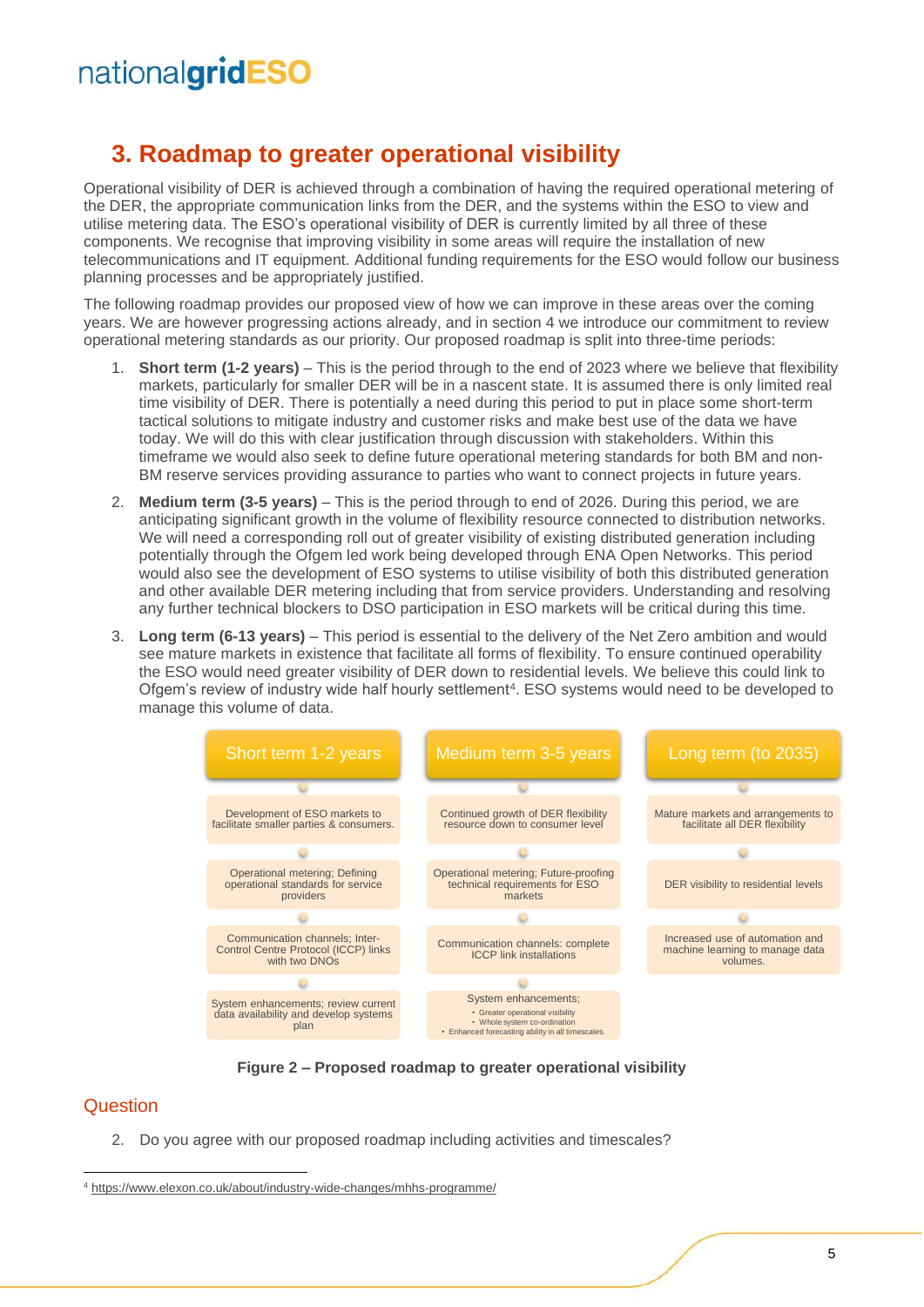### **4. Operational metering standards going forwards**

The ESO's visibility of generation and demand is currently constrained to assets which participate in commercial markets, such as the Balancing Mechanism and ancillary services. We acknowledge that there are growing volumes of DER which are eligible and interested to participate. As a condition of participation in ESO these markets, we require service providers to submit operational metering to the ESO close to realtime. This provides us with critical visibility of asset output in the control room and aids real-time system decision making as well as demand forecasting. However, our operational metering requirements have evolved for large traditional power stations and can present a barrier to smaller providers, particularly for aggregators when looking to pool domestic flexibility. Through this work, we are committed to revising our approach to operational metering, removing barriers to entry for markets and consequently improving our visibility of DER assets.

Given the increasing numbers of smaller providers in these markets, there is a risk that the cost on providers to install secondary meters for the purpose of meeting ESO operational metering requirements is a barrier to entry for new forms of flexibility. A core example being for sub-1MW assets, such as EV charge points, which already have metering devices embedded within the asset. We want to pre-empt the scenario where service providers may have to install multiple meters per asset to satisfy different requirements for accuracy and read frequency.

In March, at our Markets Forum, we launched a revised approach to operational metering standards. We want our operational metering standards to facilitate access to our markets for smaller DER and their commercial intermediaries. We are starting this approach for BM participation, with further considerations for non-BM applicability in the future. Our proposed roadmap for this work is shown below.



#### **Figure 3 – Proposed roadmap for review of operational metering standards for smaller providers**

#### Our proposals for BM operational metering

Our initial review focuses on unlocking BM participation for smaller flexibility providers, such as domestic assets, who would need to be aggregated to meet the existing 1MW entry threshold<sup>5</sup>.

As our operational metering standards are currently written, each asset within an aggregated unit is obliged to provide data at the same frequency and latency as a discrete, standalone unit capable of meeting the minimum participation threshold. Considering the costly data burden on providers to handle and submit this data across potentially hundreds of sites, we agree with industry that there are alternative solutions which can provide the appropriate visibility, but at a more manageable cost. We are proposing that for these aggregated units, we would remove the need to enforce the same standard for operational metering at the asset level. Instead, our

<sup>5</sup> <https://www.nationalgrideso.com/news/national-grid-eso-widens-balancing-market-access-smaller-providers>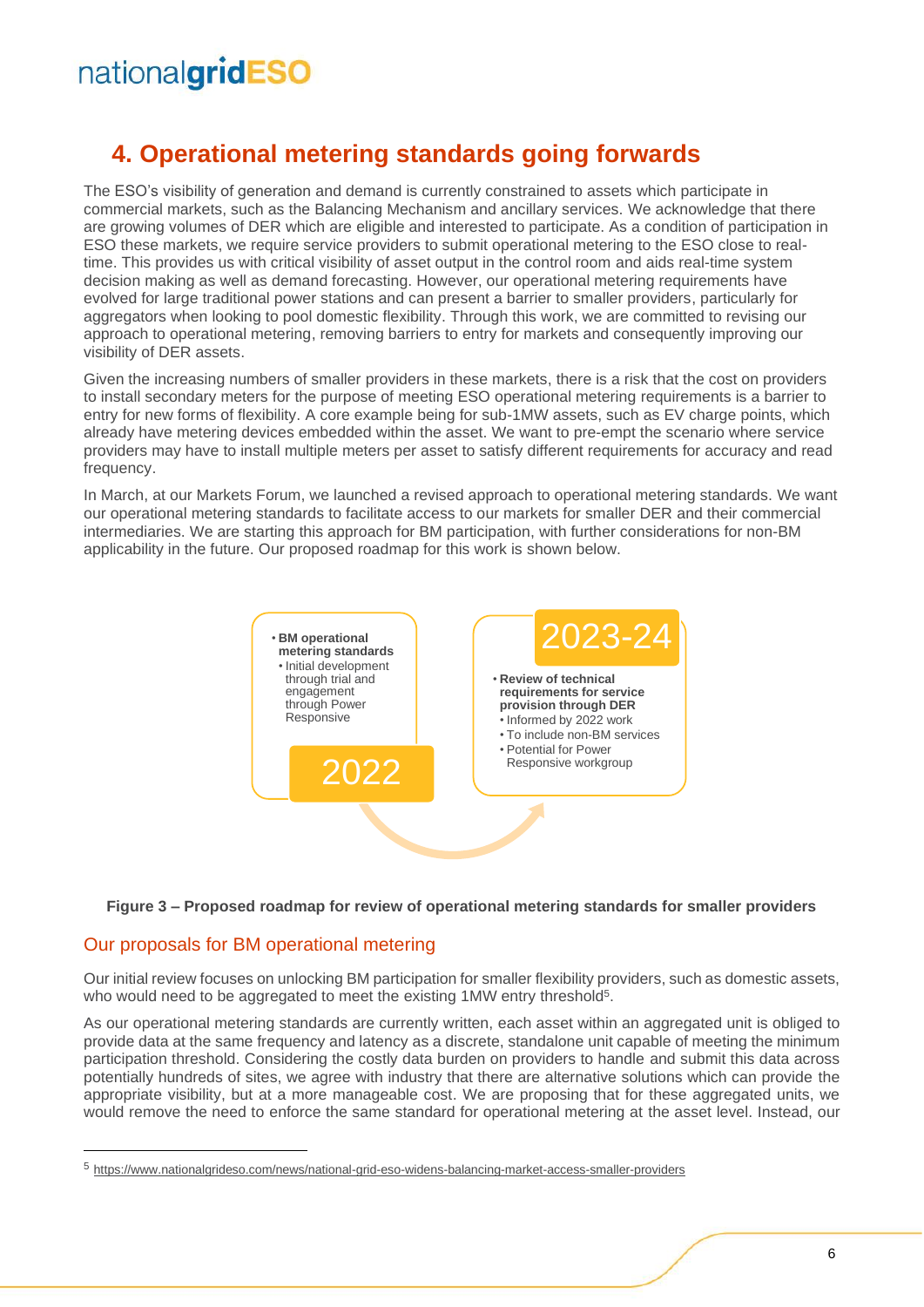standards would be interpreted as operational communication standards applying between the aggregated unit and ESO. We would consider the overall accuracy of the aggregated unit, the frequency of data refresh from the aggregator and the latency associated with this step in the data transfer chain. Further details are shown in Table 4 below. We propose that accuracy monitoring would be via settlement metering and would be interested in views on this point.

Through taking this approach we believe that we would open the door to aggregators utilising existing metering capabilities giving them the latitude to meet the required aggregated standards based on their own systems and client base.

| <b>Aggregated unit size</b> | <b>Overall</b><br><b>Accuracy of unit</b> | <b>Read Frequency</b> | Latency          |
|-----------------------------|-------------------------------------------|-----------------------|------------------|
| $>10$ MW & $=100$ MW        | $+/-1.0\%$                                | Once per second       | $\leq$ 5 seconds |
| $>1$ MW & $\leq 10$ MW      | $+/-1.5%$                                 | Once per second       | $\leq$ 5 seconds |

#### Approach to implementation

We are proposing to trial this approach going forwards for the Balancing Mechanism (BM). Our initial trial period has already started and will run through to Autumn 2022. In parallel we will be establishing a dedicated working group under Power Responsive<sup>6</sup> that will bring in learnings from the trial as well as related innovation projects such as Powerloop and Crowdflex. We want this group's work to be enriched with feedback from the aggregator and supplier community. Ultimately this group will define our BM standards for aggregated units on an enduring basis which we would hope to be established in Autumn 2022.

This work will then feed into further work to review non-BM services, firstly looking at reserve requirements and then response. Our operational communications standards will need to consider the criticality of metering accuracy and speed for shorter term requirements whilst building on the BM work in 2022. It will also ensure that our standards develop in a consistent manner and are accessible to as wide a range of providers as possible.

#### **Questions**

- 3. Do you agree with our approach to BM operational metering requirements for aggregated units?
- 4. Do you agree with our proposed standards for operational communications with aggregated units?
- 5. What are your views on our proposed approach to implementation?
- 6. What are your views on our proposed roadmap to review operational metering standards for non-BM services?
- 7. What are your views on our proposed approach to accuracy monitoring?
- 8. How would you like to be engaged on this work going forwards?

<sup>6</sup> <https://www.nationalgrideso.com/industry-information/balancing-services/power-responsive>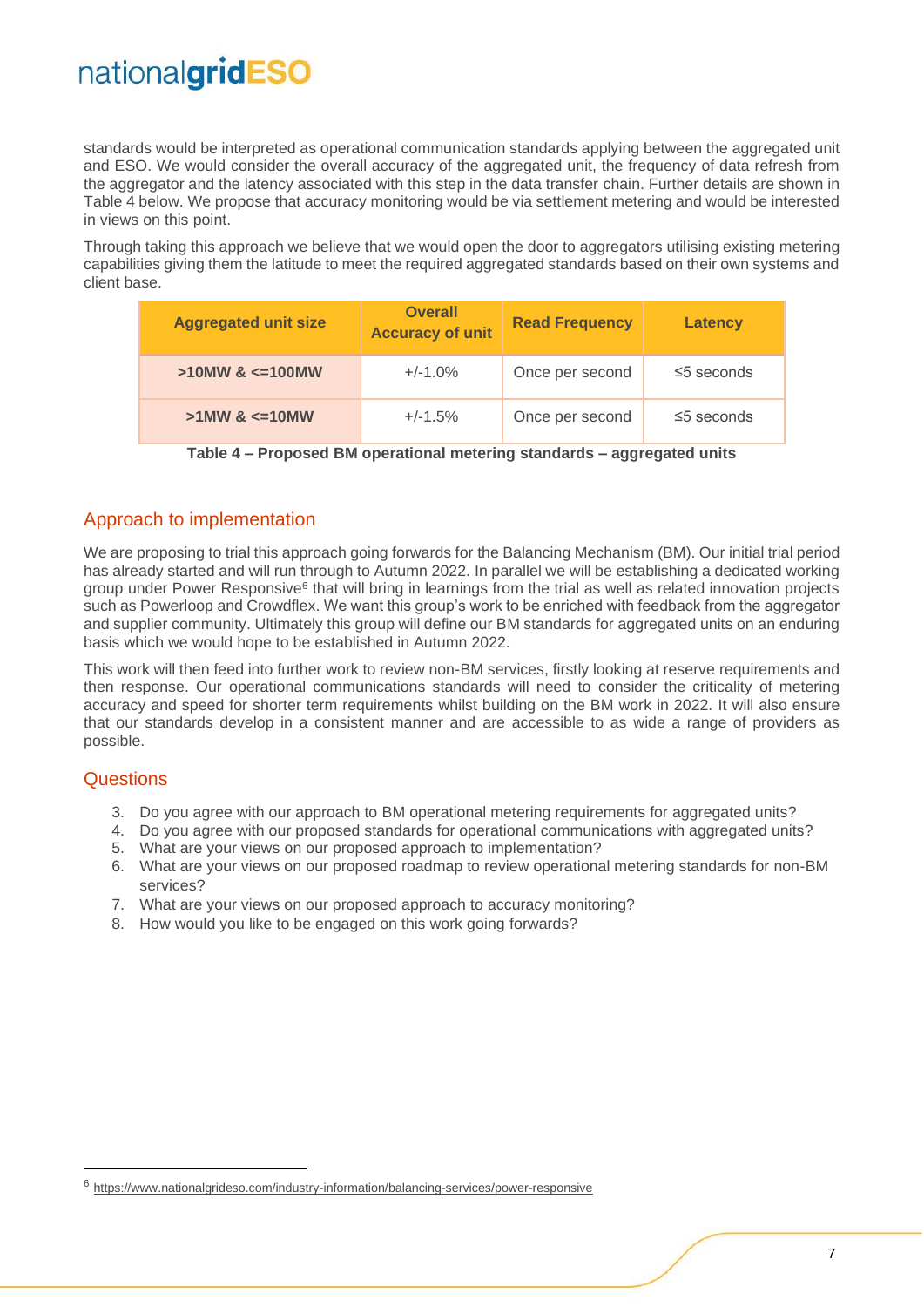### **5. Providing feedback and next steps**

We welcome your views on this paper by 10<sup>th</sup> June, including feedback on our proposed timeline of activities and our proposal for standardising operational metering requirements.

Following review of stakeholder responses, we will confirm our forward-looking operational metering standards for new balancing services and a plan for implementation.

#### Summary of questions

- 1. Do you have any views on our listed ESO benefits arising from greater DER visibility?
- 2. Do you agree with our proposed roadmap including activities and timescales?
- 3. Do you agree with our approach to BM operational metering requirements for aggregated units?
- 4. Do you agree with our proposed standards for operational communications with aggregated units?
- 5. What are your views on our proposed approach to implementation?
- 6. What are your views on our proposed roadmap to review operational metering standards for non-BM services?
- 7. What are your views on our proposed approach to accuracy monitoring?
- 8. How would you like to be engaged on this work going forwards?

Responses can be sent to: [box.WholeElectricitySystem@nationalgrideso.com](mailto:box.WholeElectricitySystem@nationalgrideso.com)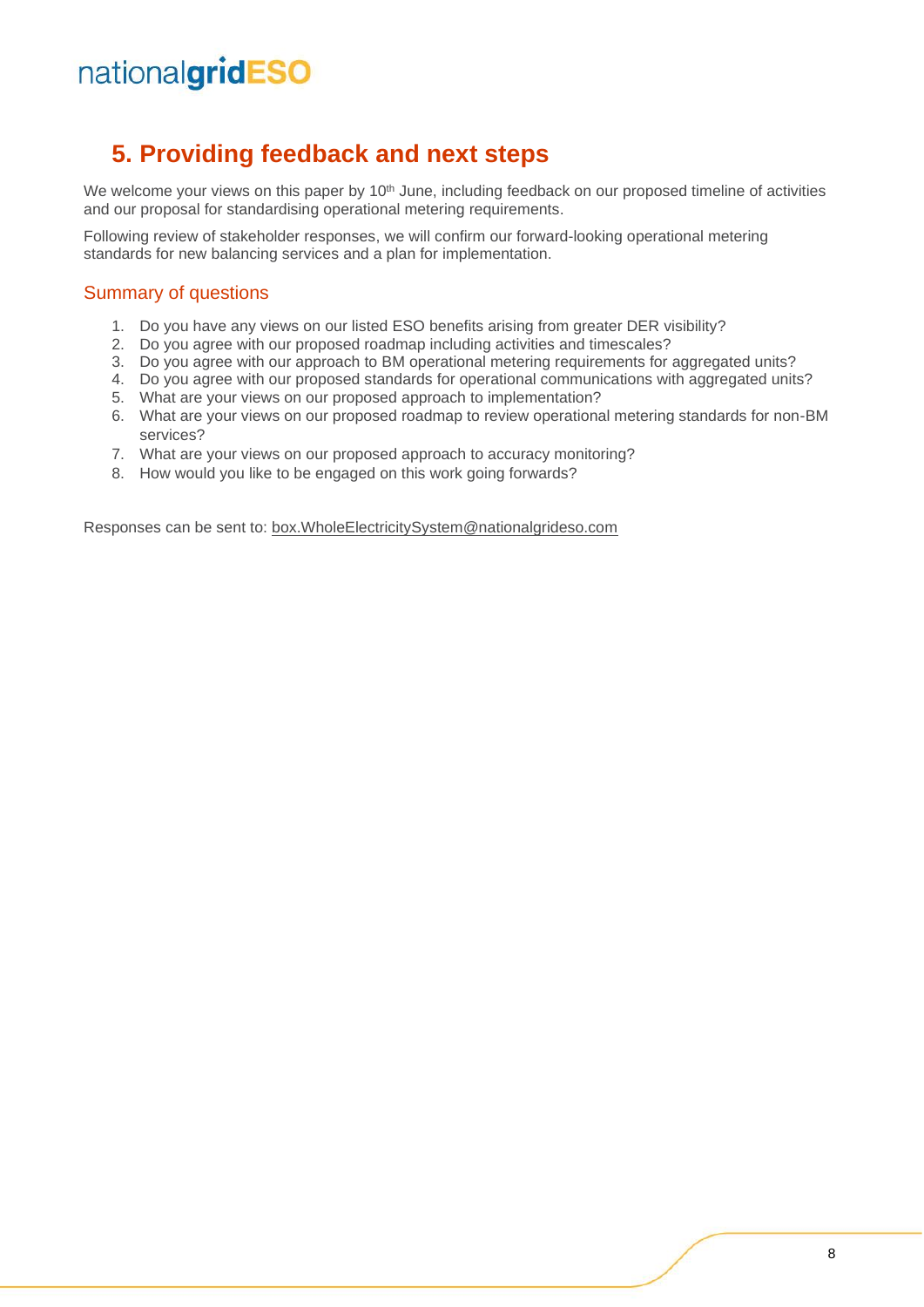### **Annex 1 - Quantification of benefits for greater operational DER visibility**

In section 2 of this paper, we support our case for change with a description of the benefits of greater operational DER visibility. This annex provides further information on our benefits assessment. This assessment focuses on benefits that are quantifiable at this time. There are other significant operational benefits of increased real time DER visibility which are described in section 2 and the associated 'Overview of aggregation at GSP' paper published in January 2022.

#### A1.1 Improved ability to forecast the output of DER and service provider behaviour

Real time DER and behaviour patterns can help inform ESO forecasts of future system demands in a range of timescales from real time operations through to long term system development. Currently around 25% of generation connected to the GB system is not readily visible to the ESO. Greater operability visibility would allow us to better forecast flows across the system, facilitating greater optimisation of system requirements and reducing the need to manage operational headroom on critical circuits and boundaries. Assessment of our NOA 2020/21 forward look at constraints indicates that a 10% improvement in distributed generation forecasting would reduce annual constraint costs by around **£10m-£60m** pa in peak years depending on the scenario<sup>7</sup>. This benefit would be facilitated by access to distributed standards (EREC G99) operational metering, meaning that much of this data exists but is not currently available in ESO systems.

Greater visibility will also allow us to better assess system margins, including improving visibility of smaller generators that have Capacity Mechanism contracts. In the longer term, with increasing volumes of demand side response we will also need to model forecast behaviour of demand parties in greater detail. Greater operational visibility will be key to developing our forecasting ability in such areas.

#### A1.2 Increased market liquidity through facilitating entry for new service providers.

Increased operational metering could facilitate greater participation in ESO markets. We have assessed this benefit in two areas:

- 1. **Greater participation in services that could be facilitated through distribution standards (EREC G99) operational metering**. We believe that for some services, including thermal constraint management, distribution standards (EREC G99) operational metering would be appropriate. Such metering is already being used in the provision of flexibility services for DSO needs through the Regional Development Programmes. We believe that through making these markets more accessible to smaller parties we will increase overall liquidity in thermal constraint management. Even a 1% reduction in unit costs would see a reduction in thermal constraint management costs of between **£4.4m-£23.0m** pa based on our NOA 2020/21 forward look at constraints. Other applications of this metering could include electricity system restoration services where the ESO's Distributed Restart project quoted a £115m NPV of service provision from DER by 2050<sup>8</sup>. Further access to thermal constraint management services from such parties could help reduce the need for some investment in transmission. This benefit is already being developed in certain locations through our Regional Development Programmes (RDPs). In our RIIO-2 business plan,<sup>9</sup> we quoted our RDP proposals would generate benefits of £6m-£34m pa, based on specific geographic locations and a wider rollout of RDPs with more locations could expect this to at least double to **£12m-£68m pa.**
- 2. **Greater participation in other ESO services**. Services, such as reserve and response, are used to ensure the system remains in overall balance and require a higher standard of operational metering than that provided by distribution standard metering. Standardising these requirements and making operational metering more accessible to smaller parties could increase market liquidity and reduce the unit costs of relevant services. Greater visibility could also unlock business models including broader aggregation of services. We would welcome stakeholder feedback on the value of this potential benefit.

<sup>7</sup> <https://www.nationalgrideso.com/document/194436/download>

<sup>8</sup> [https://www.ofgem.gov.uk/publications/electricity-nic-2018-national-grid-electricity-system-operator-eso-black-start-distributed-energy](https://www.ofgem.gov.uk/publications/electricity-nic-2018-national-grid-electricity-system-operator-eso-black-start-distributed-energy-resources)[resources](https://www.ofgem.gov.uk/publications/electricity-nic-2018-national-grid-electricity-system-operator-eso-black-start-distributed-energy-resources)

<https://www.nationalgrideso.com/document/158061/download>